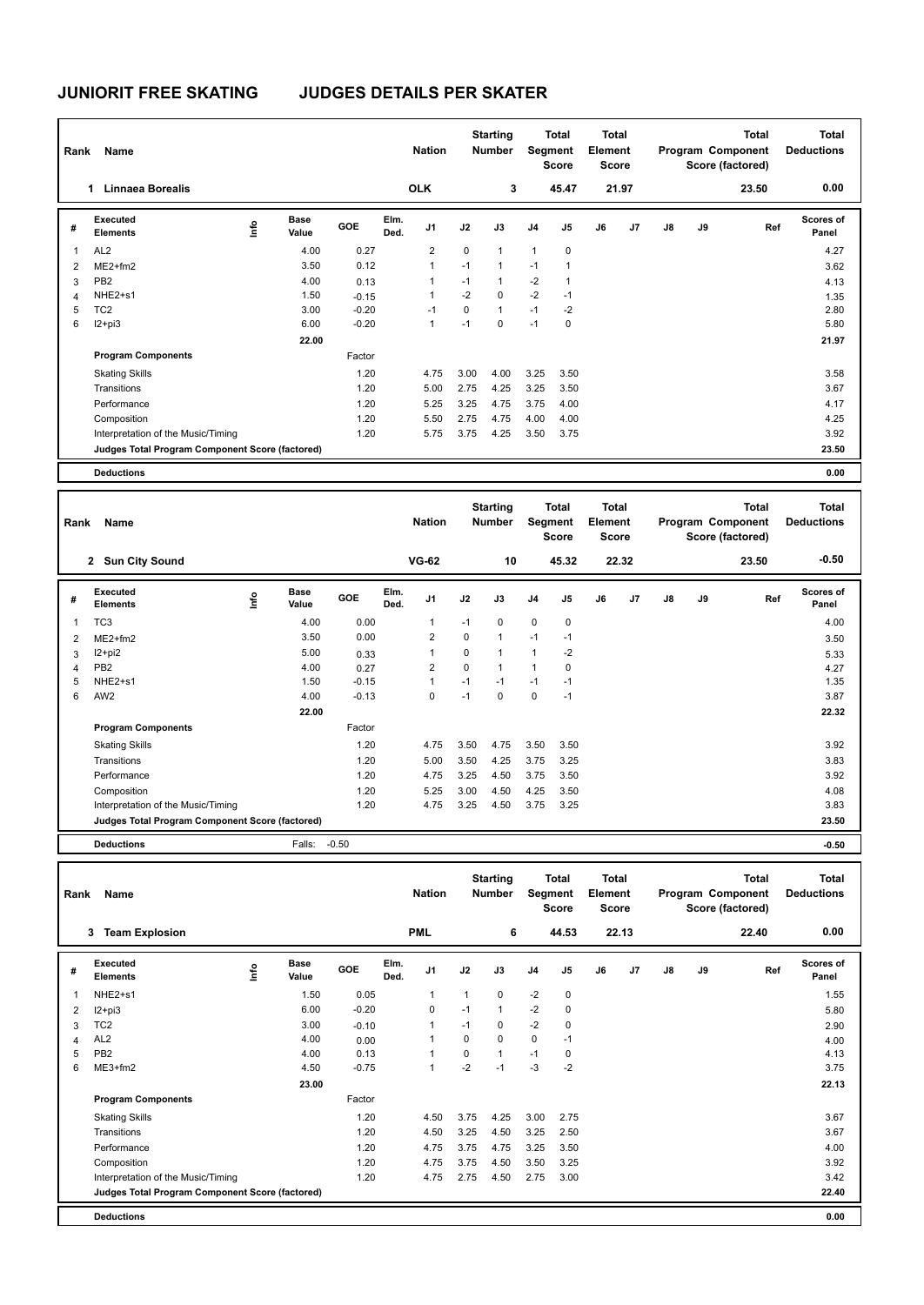| Rank           | Name                                            |      |                      |         |              | <b>Nation</b>  |             | <b>Starting</b><br><b>Number</b> | Segment     | Total<br><b>Score</b> | <b>Total</b><br>Element<br><b>Score</b> |       |    |    | <b>Total</b><br>Program Component<br>Score (factored) | Total<br><b>Deductions</b> |
|----------------|-------------------------------------------------|------|----------------------|---------|--------------|----------------|-------------|----------------------------------|-------------|-----------------------|-----------------------------------------|-------|----|----|-------------------------------------------------------|----------------------------|
|                | <b>Moonshadows</b><br>4                         |      |                      |         |              | <b>HL</b>      |             | 8                                |             | 44.36                 |                                         | 21.86 |    |    | 22.50                                                 | 0.00                       |
| #              | <b>Executed</b><br><b>Elements</b>              | ١mfo | <b>Base</b><br>Value | GOE     | Elm.<br>Ded. | J <sub>1</sub> | J2          | J3                               | J4          | J5                    | J6                                      | J7    | J8 | J9 | Ref                                                   | <b>Scores of</b><br>Panel  |
|                | TC <sub>2</sub>                                 |      | 3.00                 | $-0.10$ |              | 1              | $\mathbf 0$ | $\mathbf 0$                      | $-1$        | $-1$                  |                                         |       |    |    |                                                       | 2.90                       |
| 2              | $ME2+fm2$                                       |      | 3.50                 | 0.12    |              | 1              | 0           | $\overline{2}$                   | $\mathbf 0$ | 0                     |                                         |       |    |    |                                                       | 3.62                       |
| 3              | $12+pi3$                                        |      | 6.00                 | 0.20    |              |                | 0           | $\mathbf{1}$                     | $-1$        | 0                     |                                         |       |    |    |                                                       | 6.20                       |
| $\overline{4}$ | NHE <sub>2+s1</sub>                             |      | 1.50                 | $-0.10$ |              | 1              | $-2$        | $\Omega$                         | $-2$        | 0                     |                                         |       |    |    |                                                       | 1.40                       |
| 5              | PB <sub>2</sub>                                 |      | 4.00                 | $-0.53$ |              | $-1$           | $-1$        | 0                                | $-2$        | $-2$                  |                                         |       |    |    |                                                       | 3.47                       |
| 6              | AW <sub>2</sub>                                 |      | 4.00                 | 0.27    |              | 1              | $-1$        | $\overline{1}$                   | $\mathbf 0$ | 1                     |                                         |       |    |    |                                                       | 4.27                       |
|                |                                                 |      | 22.00                |         |              |                |             |                                  |             |                       |                                         |       |    |    |                                                       | 21.86                      |
|                | <b>Program Components</b>                       |      |                      | Factor  |              |                |             |                                  |             |                       |                                         |       |    |    |                                                       |                            |
|                | <b>Skating Skills</b>                           |      |                      | 1.20    |              | 4.75           | 3.00        | 4.50                             | 3.00        | 3.25                  |                                         |       |    |    |                                                       | 3.58                       |
|                | Transitions                                     |      |                      | 1.20    |              | 4.25           | 2.50        | 4.25                             | 3.50        | 3.25                  |                                         |       |    |    |                                                       | 3.67                       |
|                | Performance                                     |      |                      | 1.20    |              | 4.50           | 3.25        | 4.25                             | 3.75        | 3.75                  |                                         |       |    |    |                                                       | 3.92                       |
|                | Composition                                     |      |                      | 1.20    |              | 4.75           | 2.75        | 4.25                             | 3.50        | 4.00                  |                                         |       |    |    |                                                       | 3.92                       |
|                | Interpretation of the Music/Timing              |      |                      | 1.20    |              | 4.75           | 2.50        | 4.00                             | 3.50        | 3.50                  |                                         |       |    |    |                                                       | 3.67                       |
|                | Judges Total Program Component Score (factored) |      |                      |         |              |                |             |                                  |             |                       |                                         |       |    |    |                                                       | 22.50                      |
|                | <b>Deductions</b>                               |      |                      |         |              |                |             |                                  |             |                       |                                         |       |    |    |                                                       | 0.00                       |

| Rank | Name                                            |      |                      |         |              |                |                | <b>Starting</b><br><b>Number</b> | Segment        | Total<br><b>Score</b> | Total<br>Element<br><b>Score</b> |       |    |    | Total<br>Program Component<br>Score (factored) | <b>Total</b><br><b>Deductions</b> |
|------|-------------------------------------------------|------|----------------------|---------|--------------|----------------|----------------|----------------------------------|----------------|-----------------------|----------------------------------|-------|----|----|------------------------------------------------|-----------------------------------|
|      | 5 Ice Effect                                    |      |                      |         |              | JTL            |                | 9                                |                | 42.65                 |                                  | 20.95 |    |    | 21.70                                          | 0.00                              |
| #    | Executed<br><b>Elements</b>                     | lnfo | <b>Base</b><br>Value | GOE     | Elm.<br>Ded. | J1             | J2             | J3                               | J <sub>4</sub> | J5                    | J6                               | J7    | J8 | J9 | Ref                                            | Scores of<br>Panel                |
| 1    | TC <sub>2</sub>                                 |      | 3.00                 | 0.10    |              | $\overline{2}$ | $\mathbf 0$    | $-1$                             | $\mathbf{1}$   | $\mathbf 0$           |                                  |       |    |    |                                                | 3.10                              |
| 2    | PB <sub>2</sub>                                 |      | 4.00                 | 0.13    |              | 2              | $\mathbf{1}$   | $\mathbf 0$                      | $\mathbf 0$    | $-1$                  |                                  |       |    |    |                                                | 4.13                              |
| 3    | $ME4 + fm2$                                     |      | 5.50                 | $-1.47$ |              | $\mathbf 0$    | $-3$           | $-2$                             | $-4$           | $-3$                  |                                  |       |    |    |                                                | 4.03                              |
| 4    | $12 + pi2$                                      |      | 5.00                 | $-0.83$ |              | $\overline{1}$ | $-2$           | $-2$                             | $-1$           | $-3$                  |                                  |       |    |    |                                                | 4.17                              |
| 5    | NHE2+s1                                         |      | 1.50                 | $-0.25$ |              | 2              | $-2$           | $-1$                             | $-2$           | $-2$                  |                                  |       |    |    |                                                | 1.25                              |
| 6    | AW <sub>2</sub>                                 |      | 4.00                 | 0.27    |              | $\overline{1}$ | $\overline{1}$ | $\Omega$                         | $\overline{2}$ | 0                     |                                  |       |    |    |                                                | 4.27                              |
|      |                                                 |      | 23.00                |         |              |                |                |                                  |                |                       |                                  |       |    |    |                                                | 20.95                             |
|      | <b>Program Components</b>                       |      |                      | Factor  |              |                |                |                                  |                |                       |                                  |       |    |    |                                                |                                   |
|      | <b>Skating Skills</b>                           |      |                      | 1.20    |              | 5.25           | 3.00           | 3.75                             | 3.50           | 3.50                  |                                  |       |    |    |                                                | 3.58                              |
|      | Transitions                                     |      |                      | 1.20    |              | 5.00           | 2.75           | 4.00                             | 4.00           | 3.25                  |                                  |       |    |    |                                                | 3.75                              |
|      | Performance                                     |      |                      | 1.20    |              | 5.50           | 2.50           | 3.50                             | 3.50           | 3.75                  |                                  |       |    |    |                                                | 3.58                              |
|      | Composition                                     |      |                      | 1.20    |              | 5.25           | 2.75           | 3.25                             | 4.25           | 3.75                  |                                  |       |    |    |                                                | 3.75                              |
|      | Interpretation of the Music/Timing              |      |                      | 1.20    |              | 5.50           | 2.75           | 3.00                             | 3.75           | 3.50                  |                                  |       |    |    |                                                | 3.42                              |
|      | Judges Total Program Component Score (factored) |      |                      |         |              |                |                |                                  |                |                       |                                  |       |    |    |                                                | 21.70                             |
|      | <b>Deductions</b>                               |      |                      |         |              |                |                |                                  |                |                       |                                  |       |    |    |                                                | 0.00                              |

! At the same time

|   | Name<br>Rank                                    |      |                      |         |              | <b>Nation</b>  |                | <b>Starting</b><br><b>Number</b> | Segment        | <b>Total</b><br>Score | <b>Total</b><br>Element<br><b>Score</b> |                |    |    | <b>Total</b><br>Program Component<br>Score (factored) | <b>Total</b><br><b>Deductions</b> |
|---|-------------------------------------------------|------|----------------------|---------|--------------|----------------|----------------|----------------------------------|----------------|-----------------------|-----------------------------------------|----------------|----|----|-------------------------------------------------------|-----------------------------------|
|   | <b>Arctic Ice Stars</b><br>6                    |      |                      |         |              | <b>ROITA</b>   |                | $\mathbf{2}$                     |                | 42.51                 |                                         | 18.21          |    |    | 24.30                                                 | 0.00                              |
| # | Executed<br><b>Elements</b>                     | Life | <b>Base</b><br>Value | GOE     | Elm.<br>Ded. | J1             | J2             | J3                               | J <sub>4</sub> | J <sub>5</sub>        | J6                                      | J <sub>7</sub> | J8 | J9 | Ref                                                   | Scores of<br>Panel                |
|   | $ME2+fm1$                                       |      | 2.00                 | $-0.27$ |              | $-1$           | $-3$           | $-1$                             | $-2$           | $\pmb{0}$             |                                         |                |    |    |                                                       | 1.73                              |
| 2 | AW <sub>2</sub>                                 |      | 4.00                 | 0.40    |              | $\overline{1}$ | $\overline{2}$ | $\mathbf{1}$                     | $\mathbf 0$    | $\overline{1}$        |                                         |                |    |    |                                                       | 4.40                              |
| 3 | PB <sub>2</sub>                                 |      | 4.00                 | 0.00    |              | 0              | $\mathbf 0$    | 0                                | $\mathbf 0$    | 0                     |                                         |                |    |    |                                                       | 4.00                              |
| 4 | $12+pi1$                                        |      | 4.00                 | $-0.27$ |              | $\overline{1}$ | $-2$           | $\mathbf{1}$                     | $-2$           | $-1$                  |                                         |                |    |    |                                                       | 3.73                              |
| 5 | TC <sub>2</sub>                                 |      | 3.00                 | 0.00    |              | $\mathbf 0$    | 1              | $\mathbf 0$                      | $\mathbf 0$    | $-1$                  |                                         |                |    |    |                                                       | 3.00                              |
| 6 | NHE2+s1                                         |      | 1.50                 | $-0.15$ |              | $-1$           | $-1$           | $-1$                             | $-1$           | 0                     |                                         |                |    |    |                                                       | 1.35                              |
|   |                                                 |      | 18.50                |         |              |                |                |                                  |                |                       |                                         |                |    |    |                                                       | 18.21                             |
|   | <b>Program Components</b>                       |      |                      | Factor  |              |                |                |                                  |                |                       |                                         |                |    |    |                                                       |                                   |
|   | <b>Skating Skills</b>                           |      |                      | 1.20    |              | 4.75           | 3.50           | 4.25                             | 4.00           | 3.25                  |                                         |                |    |    |                                                       | 3.92                              |
|   | Transitions                                     |      |                      | 1.20    |              | 5.00           | 4.00           | 4.00                             | 4.25           | 3.00                  |                                         |                |    |    |                                                       | 4.08                              |
|   | Performance                                     |      |                      | 1.20    |              | 5.25           | 4.00           | 3.75                             | 4.00           | 3.75                  |                                         |                |    |    |                                                       | 3.92                              |
|   | Composition                                     |      |                      | 1.20    |              | 5.75           | 4.50           | 4.00                             | 4.00           | 3.50                  |                                         |                |    |    |                                                       | 4.17                              |
|   | Interpretation of the Music/Timing              |      |                      | 1.20    |              | 5.50           | 4.75           | 4.25                             | 3.50           | 3.50                  |                                         |                |    |    |                                                       | 4.17                              |
|   | Judges Total Program Component Score (factored) |      |                      |         |              |                |                |                                  |                |                       |                                         |                |    |    |                                                       | 24.30                             |
|   | <b>Deductions</b>                               |      |                      |         |              |                |                |                                  |                |                       |                                         |                |    |    |                                                       | 0.00                              |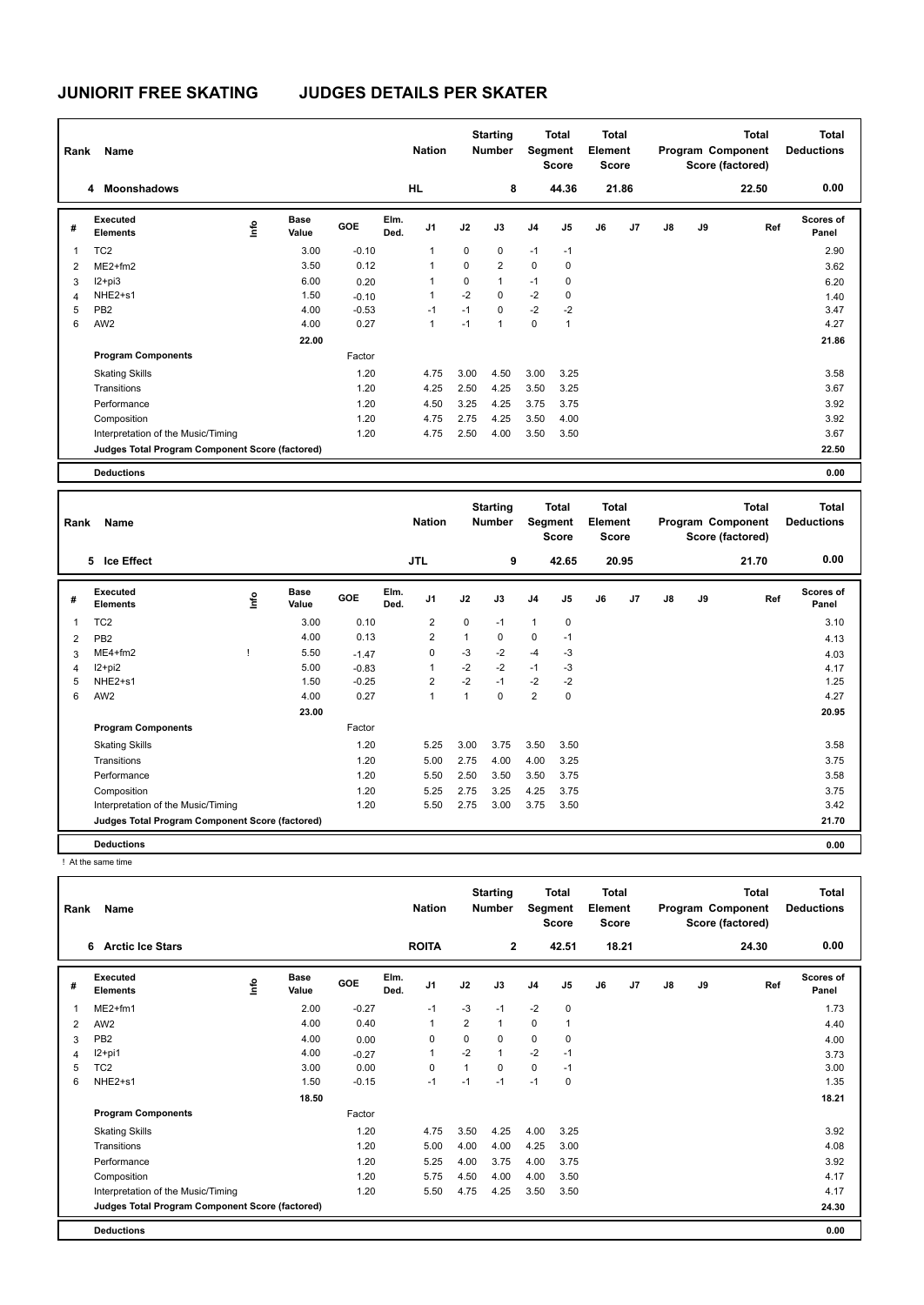|                | Name<br>Rank                                    |      |                      |         |              | <b>Nation</b>  |      | <b>Starting</b><br><b>Number</b> |                | <b>Total</b><br><b>Segment</b><br><b>Score</b> | <b>Total</b><br>Element<br><b>Score</b> |       |    |    | <b>Total</b><br>Program Component<br>Score (factored) | <b>Total</b><br><b>Deductions</b> |
|----------------|-------------------------------------------------|------|----------------------|---------|--------------|----------------|------|----------------------------------|----------------|------------------------------------------------|-----------------------------------------|-------|----|----|-------------------------------------------------------|-----------------------------------|
|                | <b>Islet Secrets</b><br>7                       |      |                      |         |              | <b>WATS</b>    |      | 5                                |                | 42.07                                          |                                         | 21.47 |    |    | 20.60                                                 | 0.00                              |
| #              | <b>Executed</b><br><b>Elements</b>              | ١mfo | <b>Base</b><br>Value | GOE     | Elm.<br>Ded. | J <sub>1</sub> | J2   | J3                               | J <sub>4</sub> | J <sub>5</sub>                                 | J6                                      | J7    | J8 | J9 | Ref                                                   | Scores of<br>Panel                |
|                | $ME3+fm2$                                       |      | 4.50                 | $-0.30$ |              | $\mathbf{1}$   | $-3$ | $\mathbf 0$                      | $-2$           | $\mathbf 0$                                    |                                         |       |    |    |                                                       | 4.20                              |
| 2              | $12+pi3$                                        |      | 6.00                 | $-1.60$ |              | $-1$           | $-3$ | $-2$                             | $-3$           | $-3$                                           |                                         |       |    |    |                                                       | 4.40                              |
| 3              | PB <sub>2</sub>                                 |      | 4.00                 | $-0.13$ |              | 1              | $-1$ | $\mathbf{1}$                     | $-1$           | $-1$                                           |                                         |       |    |    |                                                       | 3.87                              |
| $\overline{4}$ | TC <sub>3</sub>                                 |      | 4.00                 | $-0.53$ |              | 0              | $-2$ | $-1$                             | $-2$           | $-1$                                           |                                         |       |    |    |                                                       | 3.47                              |
| 5              | AW <sub>2</sub>                                 |      | 4.00                 | 0.13    |              | 1              | 0    | $\mathbf{1}$                     | 0              | 0                                              |                                         |       |    |    |                                                       | 4.13                              |
| 6              | NHE2+s1                                         |      | 1.50                 | $-0.10$ |              | 1              | $-2$ | $\mathbf 0$                      | $-2$           | 0                                              |                                         |       |    |    |                                                       | 1.40                              |
|                |                                                 |      | 24.00                |         |              |                |      |                                  |                |                                                |                                         |       |    |    |                                                       | 21.47                             |
|                | <b>Program Components</b>                       |      |                      | Factor  |              |                |      |                                  |                |                                                |                                         |       |    |    |                                                       |                                   |
|                | <b>Skating Skills</b>                           |      |                      | 1.20    |              | 4.50           | 2.75 | 4.25                             | 3.25           | 2.75                                           |                                         |       |    |    |                                                       | 3.42                              |
|                | Transitions                                     |      |                      | 1.20    |              | 4.25           | 2.75 | 4.25                             | 3.50           | 2.75                                           |                                         |       |    |    |                                                       | 3.50                              |
|                | Performance                                     |      |                      | 1.20    |              | 4.50           | 2.50 | 3.75                             | 3.50           | 3.50                                           |                                         |       |    |    |                                                       | 3.58                              |
|                | Composition                                     |      |                      | 1.20    |              | 4.50           | 3.00 | 3.50                             | 3.50           | 3.25                                           |                                         |       |    |    |                                                       | 3.42                              |
|                | Interpretation of the Music/Timing              |      |                      | 1.20    |              | 4.25           | 2.75 | 3.75                             | 3.00           | 3.00                                           |                                         |       |    |    |                                                       | 3.25                              |
|                | Judges Total Program Component Score (factored) |      |                      |         |              |                |      |                                  |                |                                                |                                         |       |    |    |                                                       | 20.60                             |
|                | <b>Deductions</b>                               |      |                      |         |              |                |      |                                  |                |                                                |                                         |       |    |    |                                                       | 0.00                              |

| Rank | Name<br>8                                       |      |                      |         |              | <b>Nation</b>  |      | <b>Starting</b><br><b>Number</b> | Segment        | <b>Total</b><br><b>Score</b> | <b>Total</b><br>Element<br>Score |       |               |    | <b>Total</b><br>Program Component<br>Score (factored) | Total<br><b>Deductions</b> |
|------|-------------------------------------------------|------|----------------------|---------|--------------|----------------|------|----------------------------------|----------------|------------------------------|----------------------------------|-------|---------------|----|-------------------------------------------------------|----------------------------|
|      | <b>Spicy Lakers</b>                             |      |                      |         |              | <b>UPTL</b>    |      | 7                                |                | 40.85                        |                                  | 20.05 |               |    | 20.80                                                 | 0.00                       |
| #    | <b>Executed</b><br><b>Elements</b>              | lnfo | <b>Base</b><br>Value | GOE     | Elm.<br>Ded. | J <sub>1</sub> | J2   | J3                               | J <sub>4</sub> | J <sub>5</sub>               | J6                               | J7    | $\mathsf{J}8$ | J9 | Ref                                                   | <b>Scores of</b><br>Panel  |
| 1    | TC <sub>3</sub>                                 |      | 4.00                 | $-0.67$ |              | $-1$           | $-3$ | $-1$                             | $-2$           | $-2$                         |                                  |       |               |    |                                                       | 3.33                       |
| 2    | I2+pi2                                          |      | 5.00                 | $-0.50$ |              | $-1$           | $-1$ | $\mathbf 0$                      | $-1$           | $-1$                         |                                  |       |               |    |                                                       | 4.50                       |
| 3    | PB <sub>2</sub>                                 |      | 4.00                 | $-0.13$ |              | 0              | $-1$ | 0                                | $-2$           | 0                            |                                  |       |               |    |                                                       | 3.87                       |
| 4    | NHE2+s1                                         |      | 1.50                 | $-0.30$ |              | $-2$           | $-2$ | $-2$                             | $-2$           | $-2$                         |                                  |       |               |    |                                                       | 1.20                       |
| 5    | AL <sub>2</sub>                                 |      | 4.00                 | 0.00    |              | 0              | 0    | $-1$                             | 0              | $\mathbf{1}$                 |                                  |       |               |    |                                                       | 4.00                       |
| 6    | $ME2+fm2$                                       |      | 3.50                 | $-0.35$ |              | 0              | $-1$ | $-1$                             | $-1$           | $-1$                         |                                  |       |               |    |                                                       | 3.15                       |
|      |                                                 |      | 22.00                |         |              |                |      |                                  |                |                              |                                  |       |               |    |                                                       | 20.05                      |
|      | <b>Program Components</b>                       |      |                      | Factor  |              |                |      |                                  |                |                              |                                  |       |               |    |                                                       |                            |
|      | <b>Skating Skills</b>                           |      |                      | 1.20    |              | 3.75           | 3.25 | 3.50                             | 3.50           | 3.25                         |                                  |       |               |    |                                                       | 3.42                       |
|      | Transitions                                     |      |                      | 1.20    |              | 4.00           | 2.50 | 3.25                             | 3.50           | 3.00                         |                                  |       |               |    |                                                       | 3.25                       |
|      | Performance                                     |      |                      | 1.20    |              | 4.25           | 2.75 | 3.50                             | 3.75           | 3.75                         |                                  |       |               |    |                                                       | 3.67                       |
|      | Composition                                     |      |                      | 1.20    |              | 4.25           | 2.75 | 3.00                             | 4.25           | 3.50                         |                                  |       |               |    |                                                       | 3.58                       |
|      | Interpretation of the Music/Timing              |      |                      | 1.20    |              | 4.00           | 2.50 | 3.00                             | 4.00           | 3.25                         |                                  |       |               |    |                                                       | 3.42                       |
|      | Judges Total Program Component Score (factored) |      |                      |         |              |                |      |                                  |                |                              |                                  |       |               |    |                                                       | 20.80                      |
|      | <b>Deductions</b>                               |      |                      |         |              |                |      |                                  |                |                              |                                  |       |               |    |                                                       | 0.00                       |

**Total Deductions Total Program Component Score (factored) Total Element Segment Score Total Score Starting Rank Name Nation Number Nation Number # Executed Elements Base Value GOE J1 J2 J3 J4 J5 J6 J7 J8 J9 Scores of Panel** 1 3.00 -0.30 0 0 -1 -2 -2 **Ref**  2.70 **Elm. Ded.**  TC2 **Info 9 Sunrise KTK 4 38.06 17.66 20.40 0.00** 2 ME1+fm1 1.69 1.75 -0.06 2 0 0 -1 -1 1.69 1.69 3 I2+pi3 6.00 -0.40 0 -1 -1 -2 0 5.60 4 NHE2+s1 1.50 -0.25 -1 -2 -2 -3 0 1.25 5 AL2 4.00 0.00 0 -1 0 0 0 4.00 6 PB1 2.50 -0.08 1 1 0 -2 -2 2.42  **18.75 17.66 Program Components**  Skating Skills **4.50** 3.25 3.75 3.25 3.00 Factor 4.50 3.25 3.75 3.25 3.00 3.42 Transitions 1.20 4.25 2.50 4.00 3.25 2.75 3.33 Performance 1.20 4.50 2.75 3.50 3.50 3.25 3.42 Composition 1.20 4.50 3.00 3.75 3.50 3.50 3.58 Interpretation of the Music/Timing 1.20 4.25 2.50 3.50 3.00 3.25 **Deductions 0.00 Judges Total Program Component Score (factored) 20.40** Separations in excess: (2 of 6)